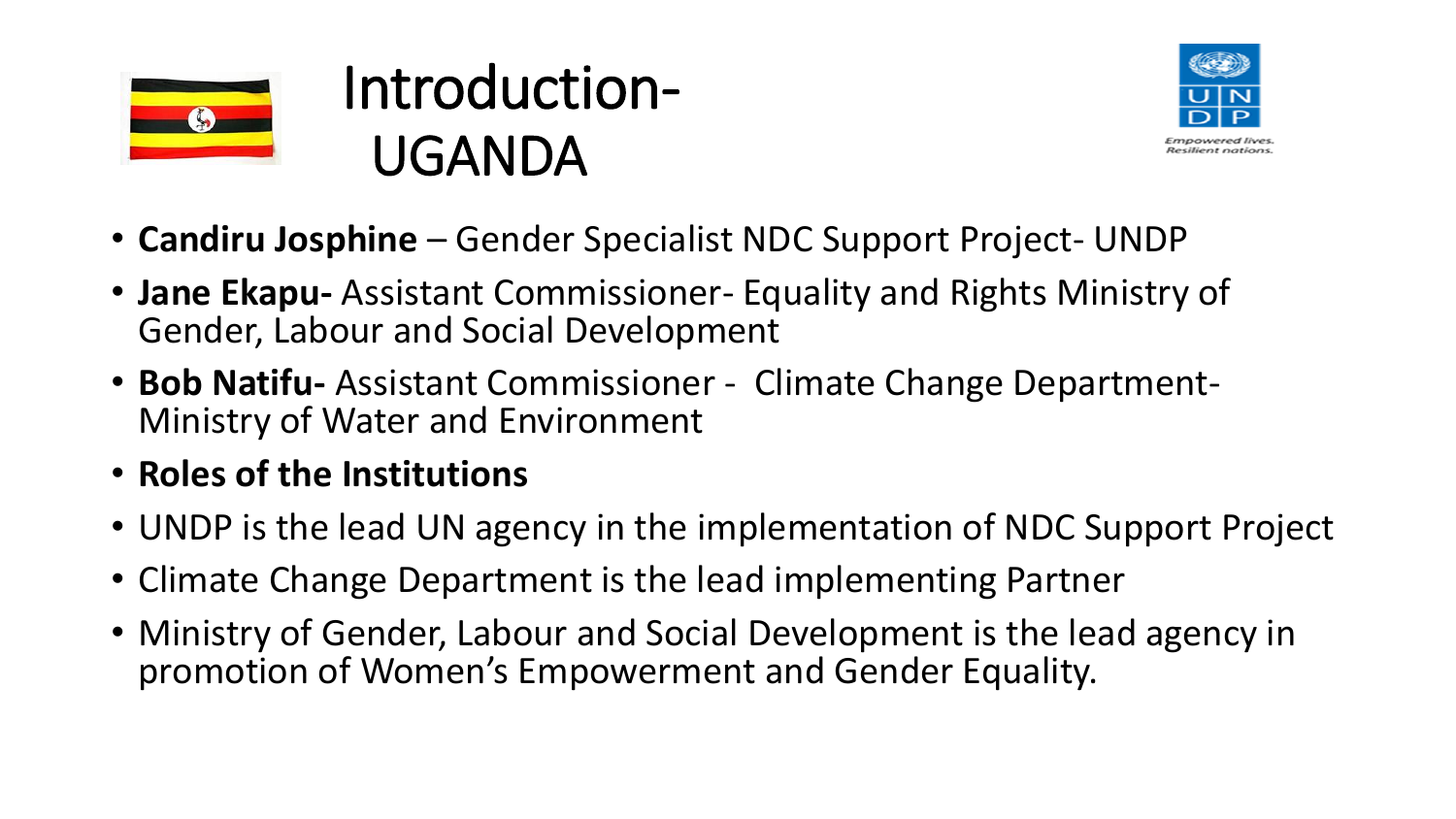## Gender analysis of the national context, or, of specific sectors



**Gender Analysis** 

- Uganda has initiated the work on conducting a gender analysis of the NDC – the priority sectors are:
- Energy
- Agriculture
- Waste
- 2 private sector companies
- 2 district local governments ( Moroto and Mbale)
- Line Ministries of Gender, Labour and Social Development, Ministry of Finance and Economic Development, Ministry of Water and Environment and National Planning Authority

**Progress of the consultancy** 

- Inception workshop was conducted on 1st March 2019
- Field work in the two districts of Moroto and Mbale carried out from 10th April to 19th April 2019.
- The desk review process is ongoing
- Consultations with the key line Ministries and private companies is on going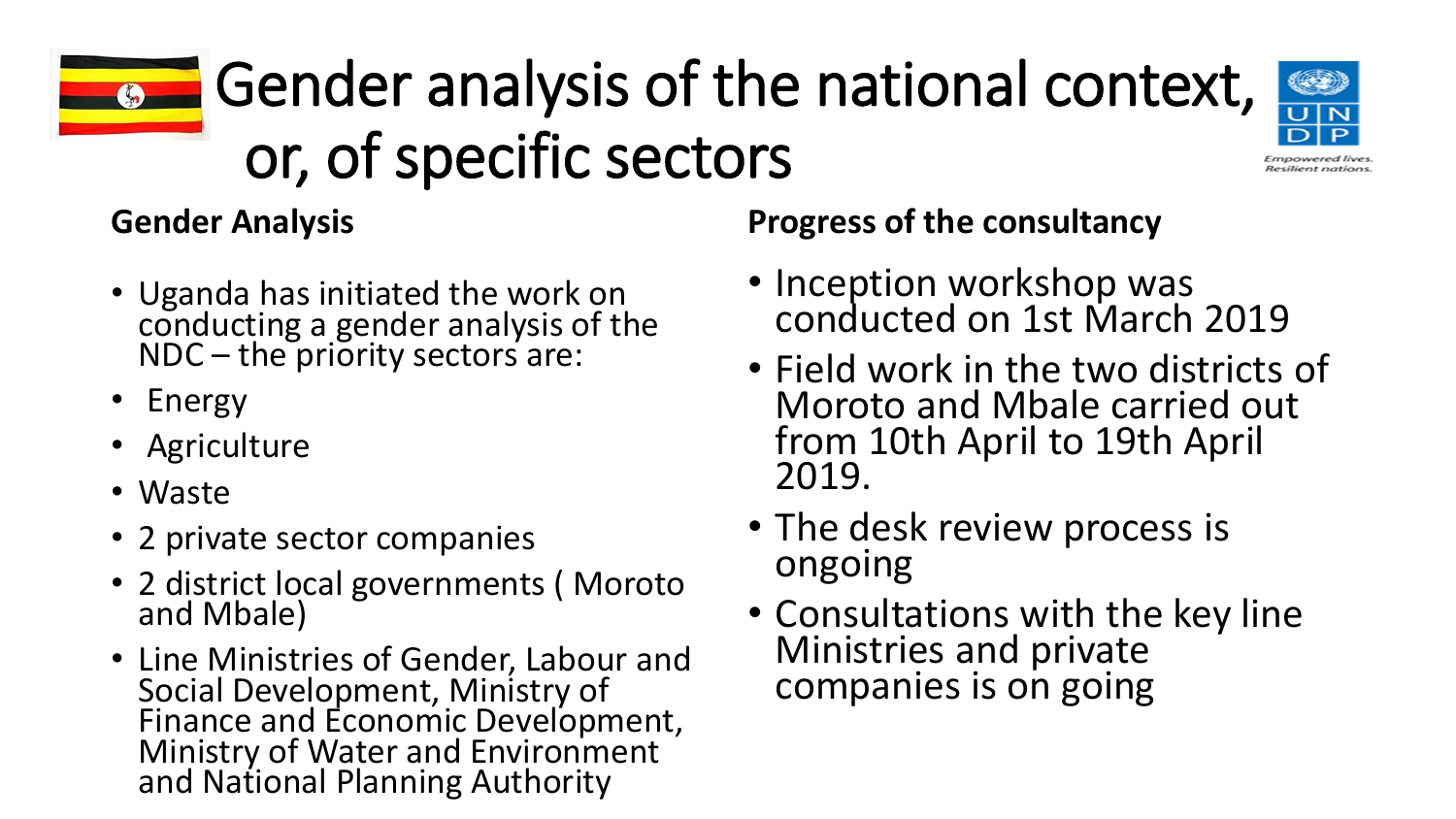## Gender issues in the priority sectors

- Access to energy efficient technologies by women, youth, PWD and men
- Inadequate skills for using biomass in efficient way eg. Energy saving stoves, making briquettes
- Access and control of land as asset for smart agriculture production for women and Youth
- Access to finance by women, youth and PWD is a challenge to the adoption of mitigation technologies
- Cost of current weather information for women, PWD, and youth for use for smart agriculture production
- Inadequate skills for reuse, recycle the wastes generated for income generation
- The results for the gender analysis will be utilized to mainstream gender in the priority sectors through participatory approach involving both technical and political leadership in the priority sectors
- The gender gaps will be used to design the gender action plan for implementation of Ugandan NDC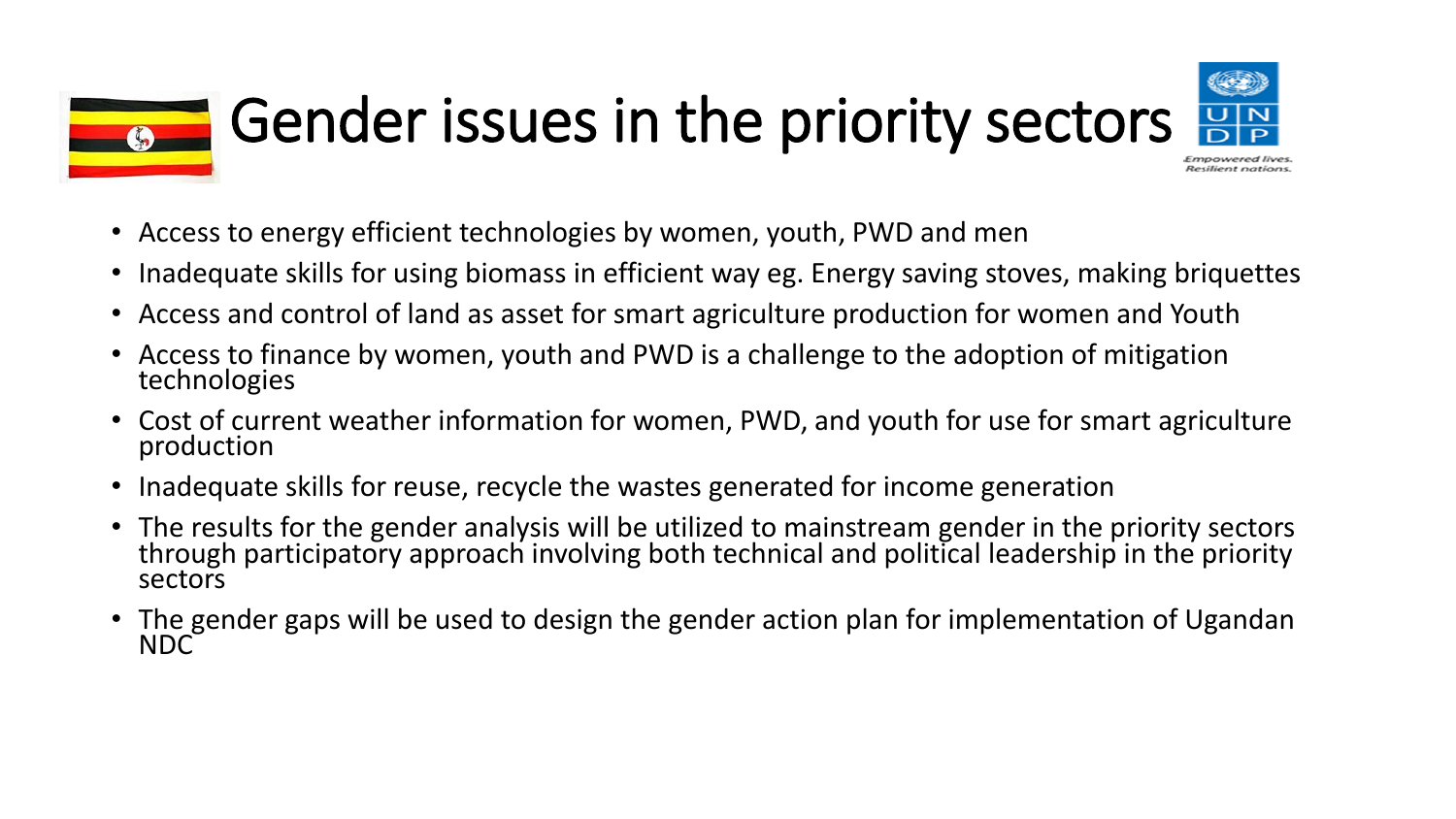

- Empowered lives Resilient nations
- There is a gender thematic group at national level that takes on negotiations in Gender and climate change during the COPs and they meet on Quarterly meetings
- Gender technical team has been formed ( Government, civil society, private sector and Development Partners) for coordination of gender and NDC programming in Uganda.
- Whereas the country has existing Institutional frameworks and coordination mechanisms in place for climate change action, there is no institutional frameworks and coordination mechanisms already in place for gender responsive climate action.
- Therefore, the programme will establish and enhance the existing Institutional frameworks and coordination mechanisms for gender integration into climate planning and policy processes for NDC implementation.
- Decision-makers' knowledge and institutional capacities on gender equality will also be enhanced in order to deliver gender-responsive mitigation and adaptation policies, plans and actions and in order to develop a sustainable foundation for on-going gender-responsive actions in the future.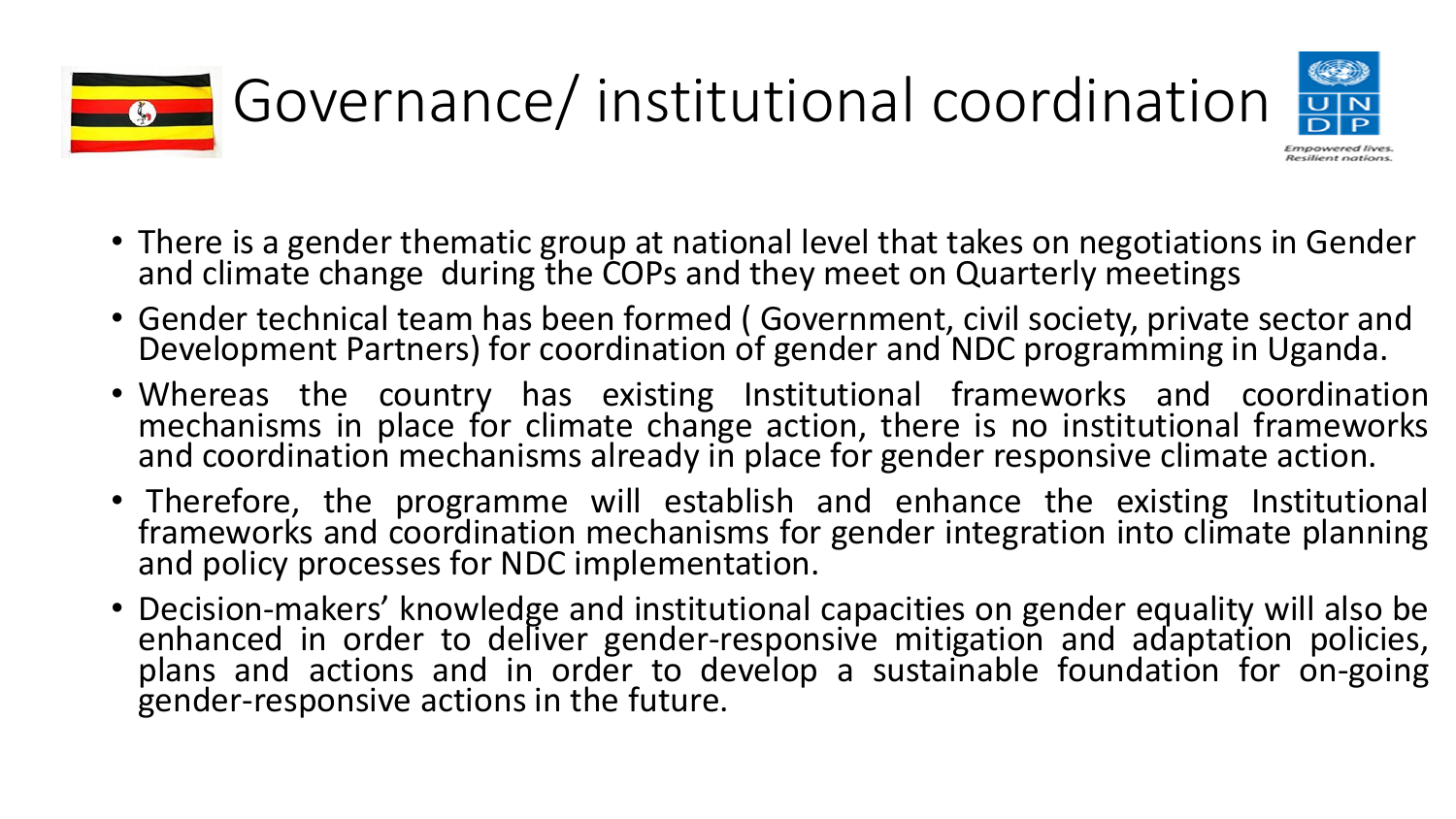

Opportunities and challenges for coordination



- Empowered lives Resilient nations
- **Gender focal points-** in the various line ministries offer opportunity for mainstreaming gender in to the priority NDC sectors
- **Political will-** Uganda has strong political for promotion of gender equality and women's empowerment
- **Ministries and agencies** responsible for gender programing (MGLSD, Equal opportunities commission and Ministry of Finance and Economic Development)
- **Challenges are**; inadequate skills for mainstreaming gender and climate change, perceptions on importance of gender, funds for coordination.
- **Gender focal points major role** is to mainstream gender in their sectors, build capacity of staff on gender mainstreaming and coordinate gender and climate change programming in their various sectors.
- **Capacity building and mentoring** of the gender focal points on gender and climate change and provision of funds for the gender and climate gender programming for the various line Ministries.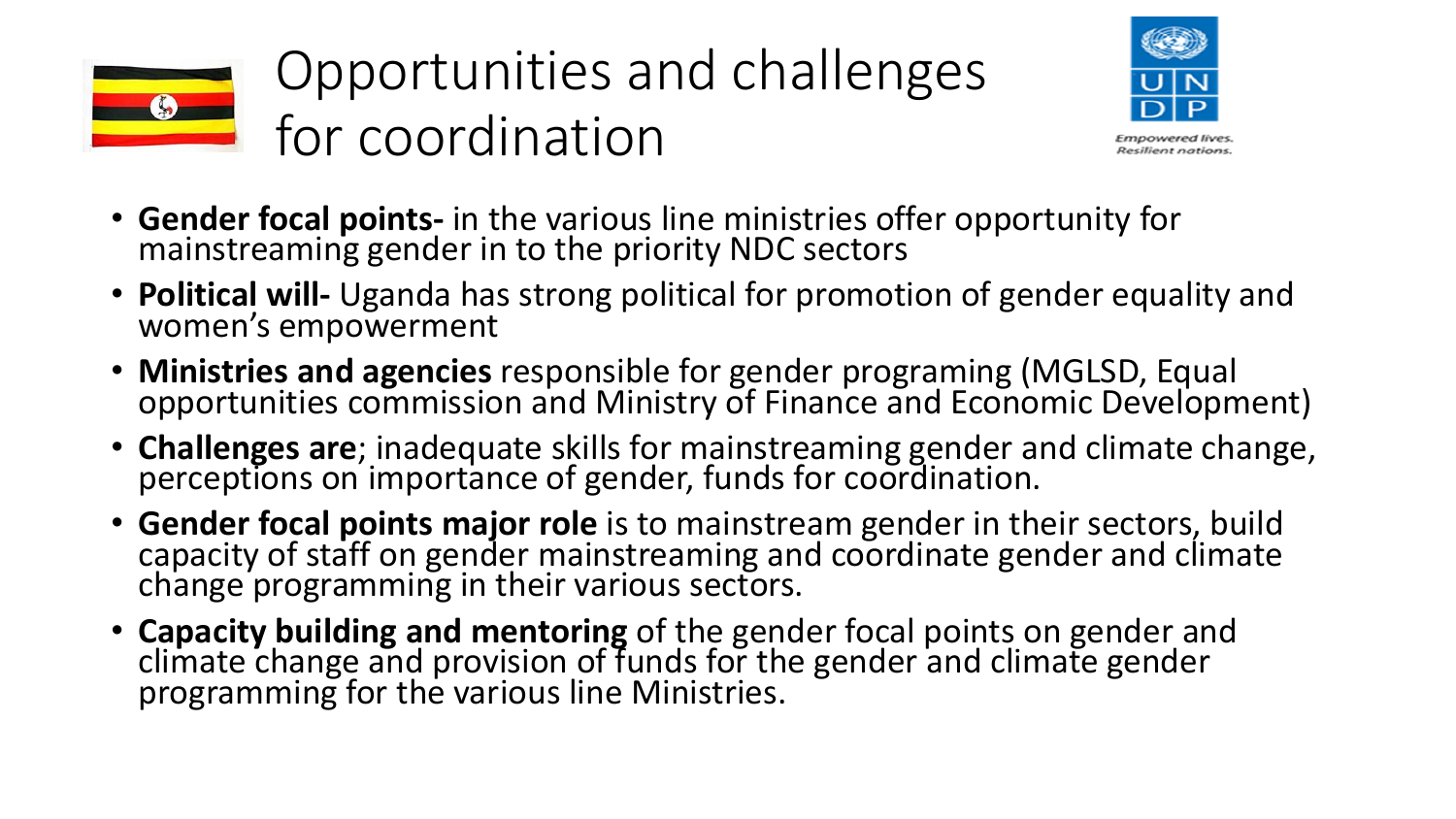





- The inception meeting for gender analysis had very consultative process, the 32 participants were from (Ministry of Water and Environment, Climate Change Department, Ministry of Agriculture, Uganda National Meteorological Authority, Ministry of Gender, Labour and Social Development, National Planning Authority, Private Sector Foundation, private sector companies, CSO's both Women and Youth NGOs and Development Partners- UNDP, GGGI)
- The consultant is currently having consultations with the relevant line Ministries, two private companies, two district local governments ( Moroto and Mbale)
- Consultations will feed into the final report of the gender analysis for the NDC and the gender action plan for the implementation of the NDC
- Plan to have an innovative grant scheme for Women and Youths for climate smart actions
- Plan to establish a climate fund to facilitate gender responsive climate actions
- **Funding** No specific funding have been made available for gender and climate change actions for national and sub- national levels.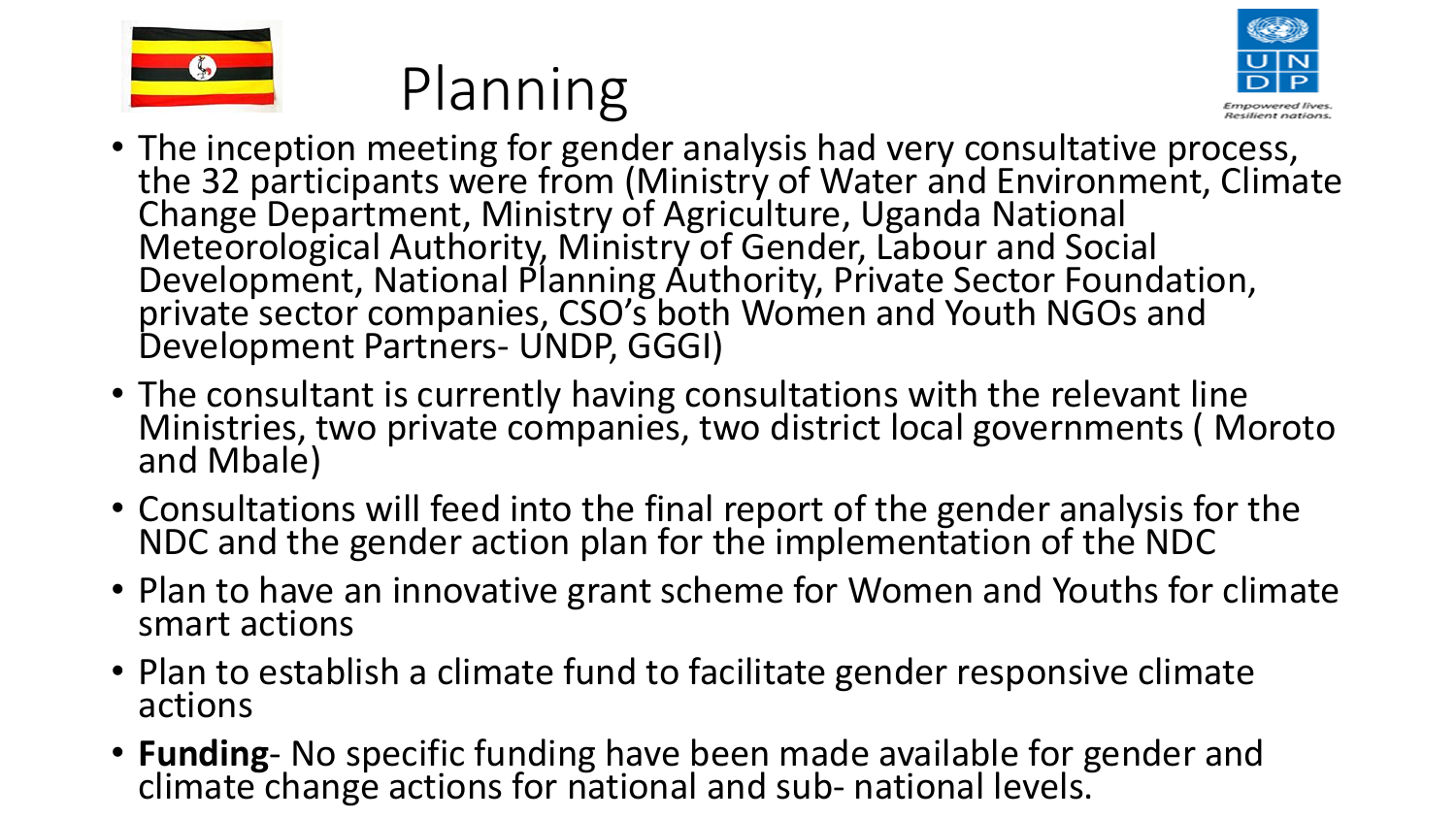## **Monitoring, Reporting and Verification**



- The national MRV framework does not have gender disaggregated data.
- NDC SP programme is supporting the development of sectoral MRV systems for energy and waste sectors and gender issues are incorporated in the MRV development process.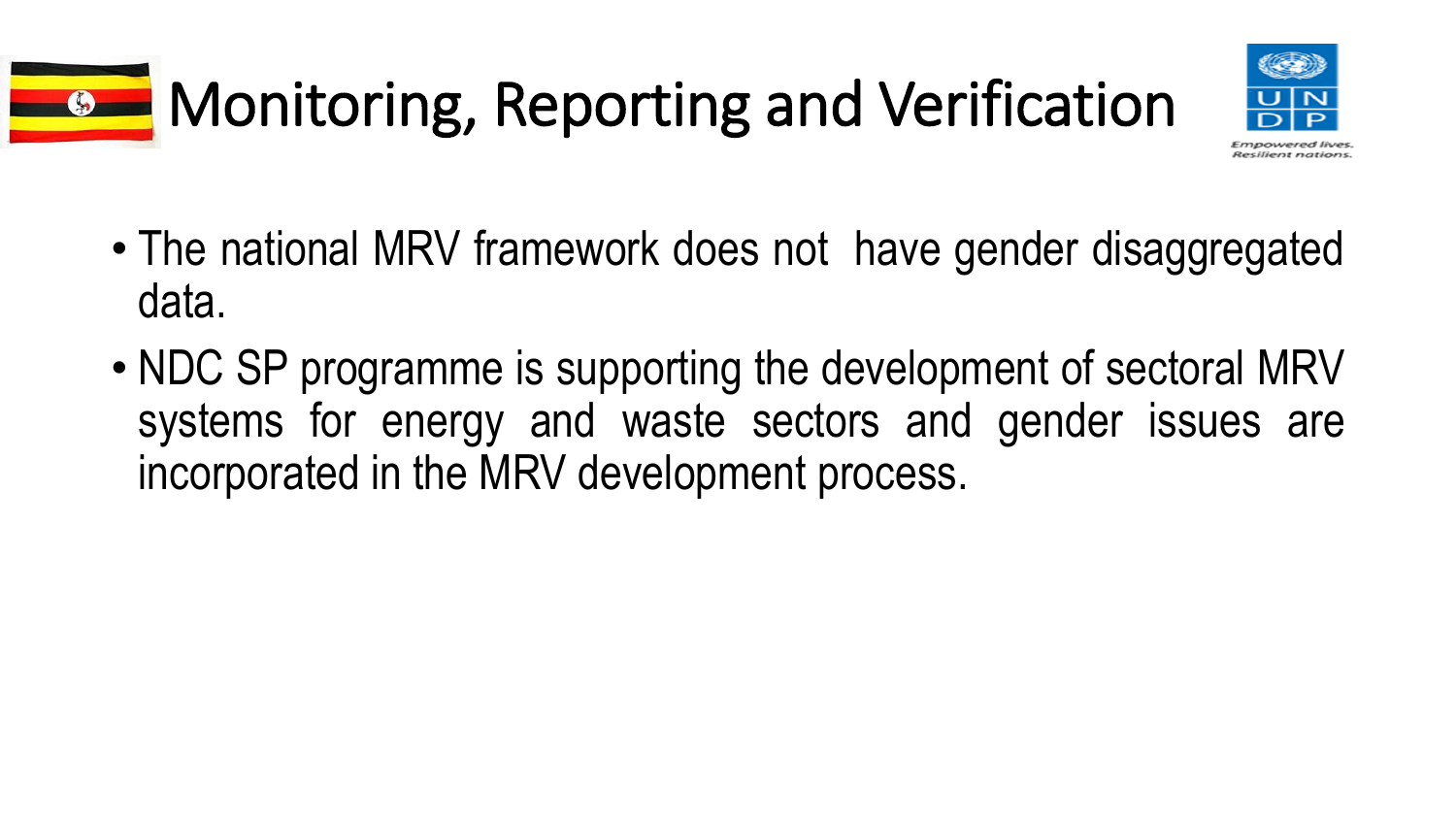





- National Climate Change Policy of Uganda acknowledges "The greater vulnerability of women is mostly due to gender inequality" but does not provide any clear pathway for action to tackle gender inequality in the country
- The NDC support Project Annual workplan 2019 is gender responsive
- NDC implementation Plan has gender considerations
- The gender analysis of the NDC is on going and the results will determine the next steps for mainstreaming gender and development of the gender action plan for implementation of NDCs.
- Challenges for gender responsive climate change policy- is the process of reviews of the laws is long, it requires funds to facilitate which most ministries do not have in their budgets.
- **Linkages of NDCs, SDGs and UNFCC Gender Action plan**
- The gender analysis of the NDCs will link NDC and SDGs especially goal 5 and 13 including goal 1-10 because of their interlinkages.
- We have an opportunity for linking the gender action plan with UNFCCC Gender Action plan especially priority area one on capacity building, two on gender balance and women's participations, three gender responsive implementation and five Monitoring and Evaluation.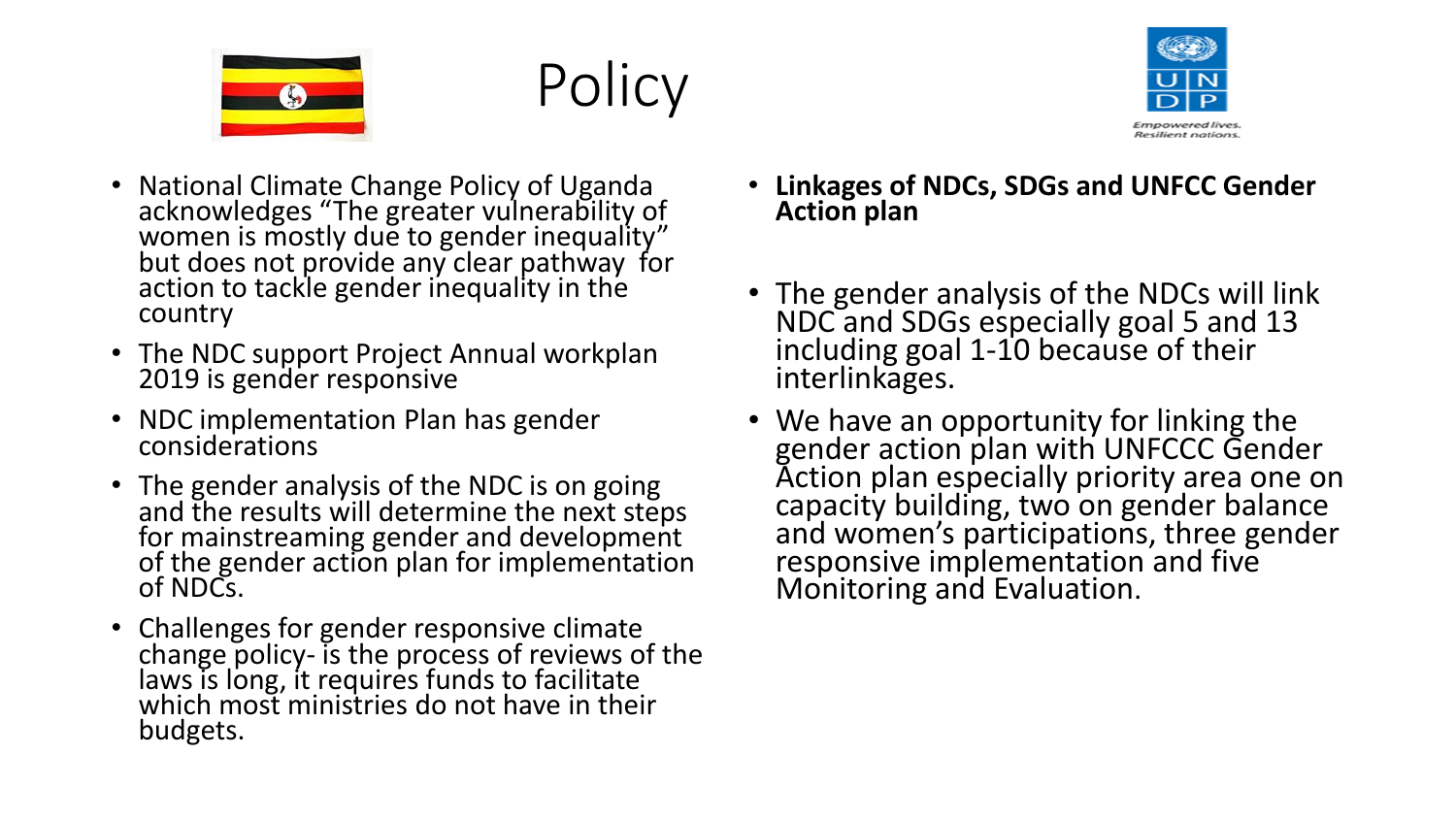





- The lead agency for promotion of gender equality policies is Ministry of Gender, Labour and Social Development – the Minister and state Minister of Gender have offered strong leadership for gender responsive policies e.g Uganda Gender Policy, Gender Based Violence Policy, Gender Equity and Budgeting Frame work etc and other Ministries are Ministry of Finance and Economic Development and Equal Opportunities Commission.
- The Head of State has offered strong leadership for gender equality in Uganda for example 34% of women in parliament, many gender and climate change policies have been passed e.g Climate Change Bill, Climate Change Policy.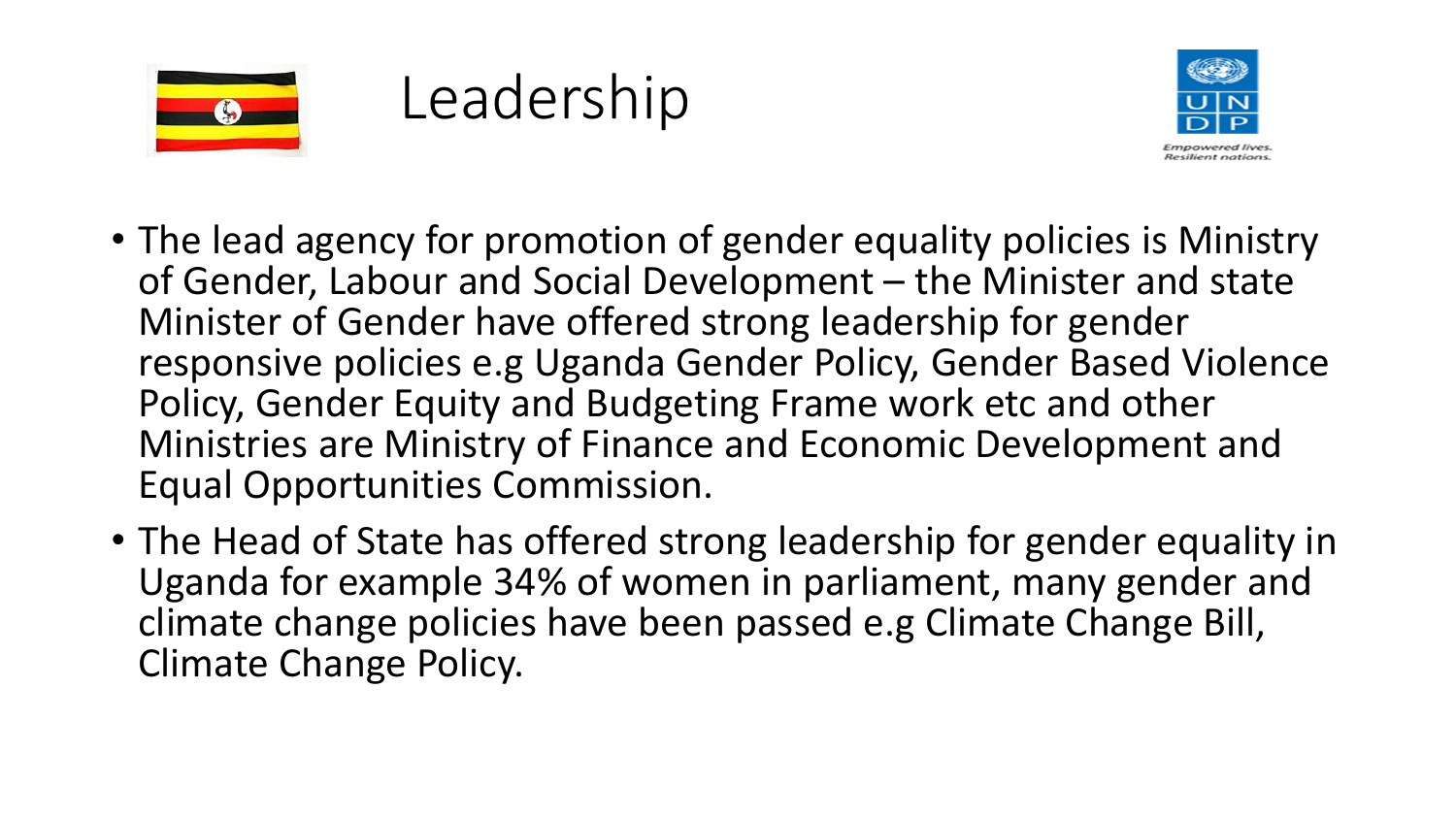

**Capacity** 



- There are no major capacity building initiatives that have taken place in the country.
- Plan to build capacity of the relevant line Ministries, Private sectors and CSOs on gender and climate change implementation after the gender analysis report. Because the gender analysis will give us the capacity needs gaps to inform the design the training materials.
- Capacity of MDAs and CSOs including Private Sector on basics (gender concepts, gender mainstreaming, planning and budgeting gender and climate change(their linkages) of gender and climate change)
- How to develop gender responsive project concepts/proposals.
- How to develop gender responsive MRV. This can be made easy if there is a national gender and climate change tool/checklist to facilitate monitoring and evaluation of gender responsive actions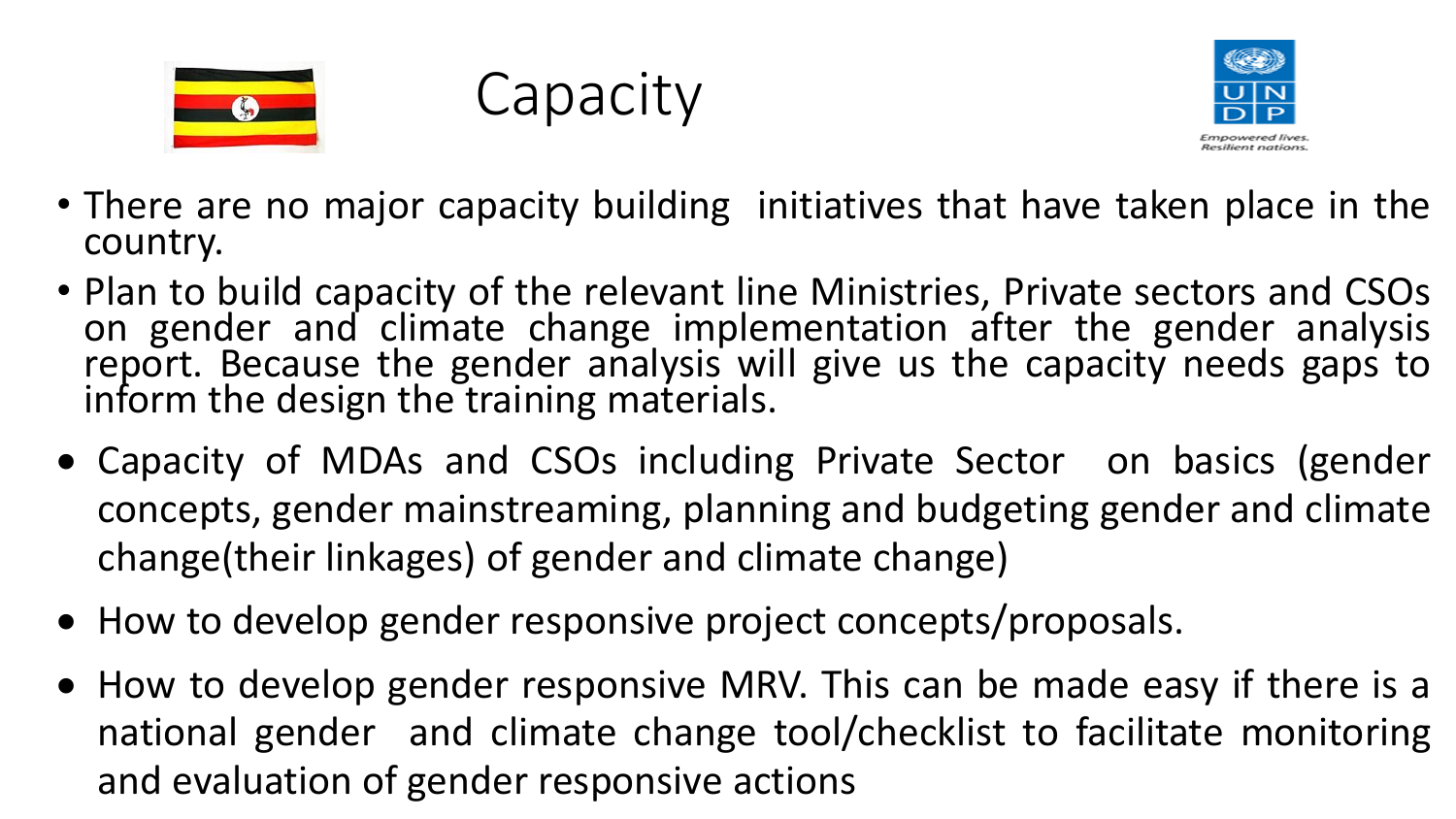





- What constitutes a gender-sensitive response to climate change action?
- Systematic integration of gender perspectives/ considerations in climate change actions at the, national and subnational levels.
- Enhanced knowledge, understanding and expertise on genderresponsive policy, planning and programming among other stakeholders.
- Capacity building can be done through workshops, short or long term specialized trainings in Climate Change and gender for individuals like for gender Focal Points in the different MDAs